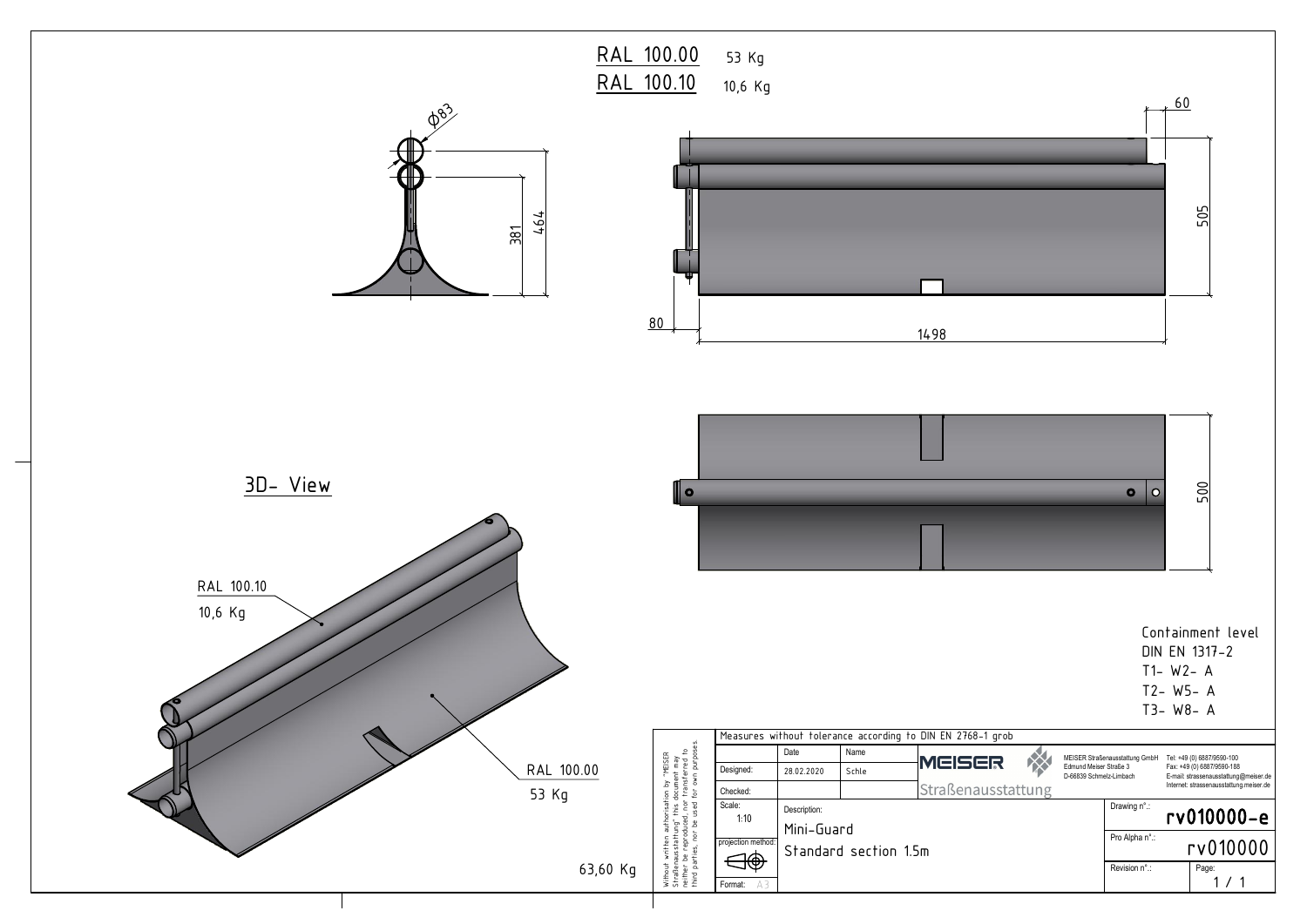| 1 grob            |                                                                                     |                |                                                                                                                                              |       |          |
|-------------------|-------------------------------------------------------------------------------------|----------------|----------------------------------------------------------------------------------------------------------------------------------------------|-------|----------|
| ER:<br>usstattung | MEISER Straßenausstattung GmbH<br>Edmund Meiser Straße 3<br>D-66839 Schmelz-Limbach |                | Tel: +49 (0) 6887/9590-100<br>Fax: +49 (0) 6887/9590-188<br>E-mail: strassenausstattung@meiser.de<br>Internet: strassenausstattung.meiser.de |       |          |
|                   |                                                                                     | Drawing n°.:   |                                                                                                                                              |       | rv010052 |
|                   |                                                                                     | Pro Alpha n°.: |                                                                                                                                              |       |          |
|                   |                                                                                     | Revision n°.:  |                                                                                                                                              | Page: |          |
|                   |                                                                                     |                |                                                                                                                                              |       |          |

View B ( 1 : 10 )







54kg

Material S 235 JR suitable for hot-dip galvanasation class 1 according to DIN EN 10025-2

Hot-dip galvanised according to EN ISO 1461